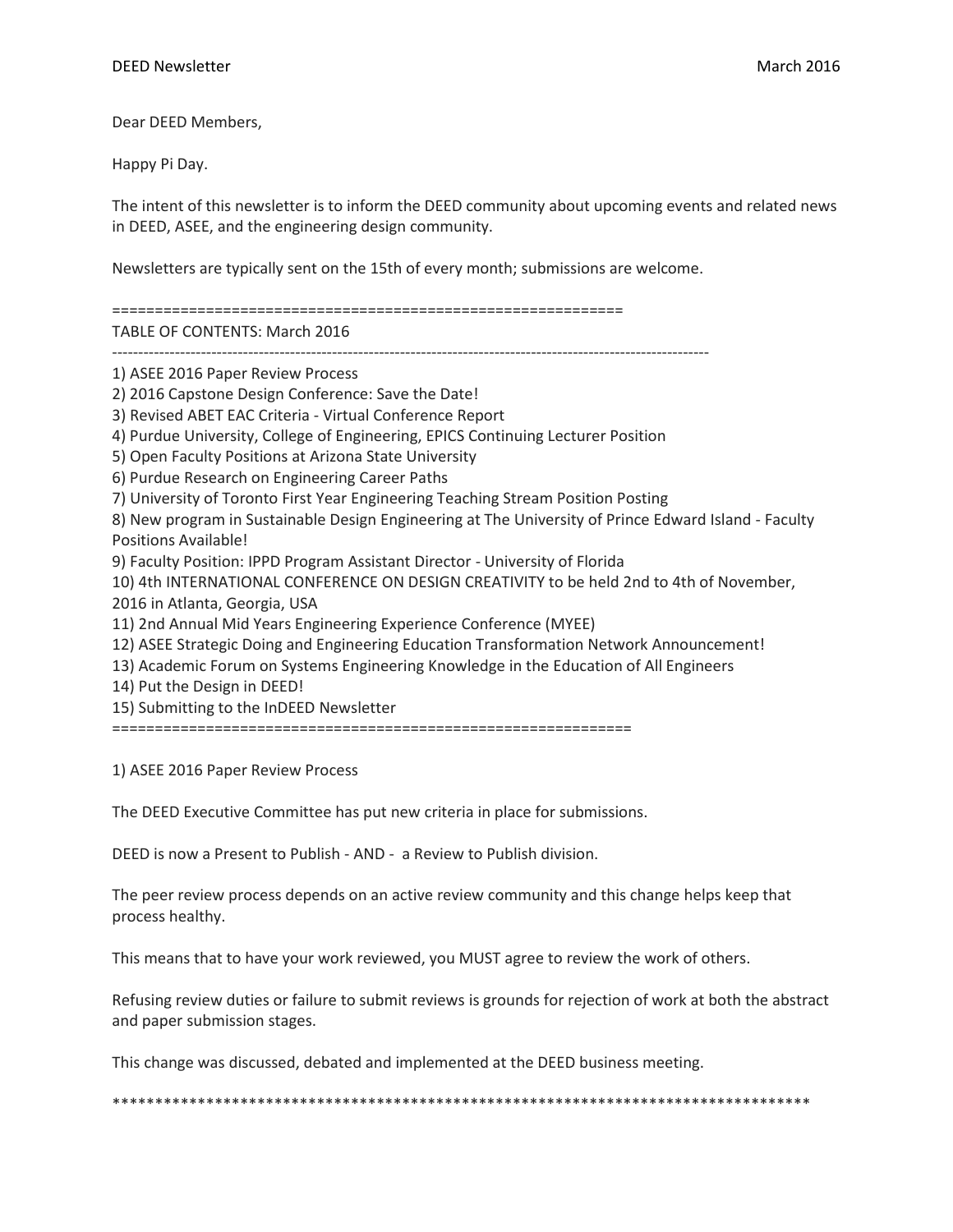We have 85 papers in draft or final form for the DEED section at the upcoming national conference

AAAAAAAAAAAA IMPORTANT DATES AAAAAAAAAAA

March 21 - Required manuscript revisions due

March 29 - Revision decisions returned to authors

April 4 - One Author must be selected to present the work and they must be registered for the conference

May 2 - Deadline to remove all blind indicators and upload Final Paper including cover page

=============================================================

2) 2016 Capstone Design Conference: Save the Date!!

Calling all those involved in capstone design! The 2016 Capstone Design Conference is scheduled for June 6-8, 2016 in Columbus, Ohio.

The biannual Capstone Design Conferences provide an opportunity for the engineering community to share ideas about starting and improving design-based capstone courses. See some of the ideas presented in the 2014 Capstone Design Conference in the latest IJEE special issue:

<http://www.ijee.ie/contents/c310615B.html>

Sign up for the capstone design conference mailing list to receive conference updates:

<http://capstonedesigncommunity.org/mailing-list>

===========================================================

3) Revised ABET EAC Criteria - Virtual Conference Completed

The virtual conference has been completed.

The DEED delegates report the following:

The delegates found it productive to participate in ASEE's Interdivisional Town Hall Virtual Conference and to focus the conversation on ABET's proposed changes. The organizers did a nice job with effectively organizing the proposed ABET changes one by one and allowing both focused feedback on specific changes and to also enable general comments to be provided. Being able to read the collective feedback of colleagues from across the ASEE divisions and to understand the diverse perspectives shared was meaningful.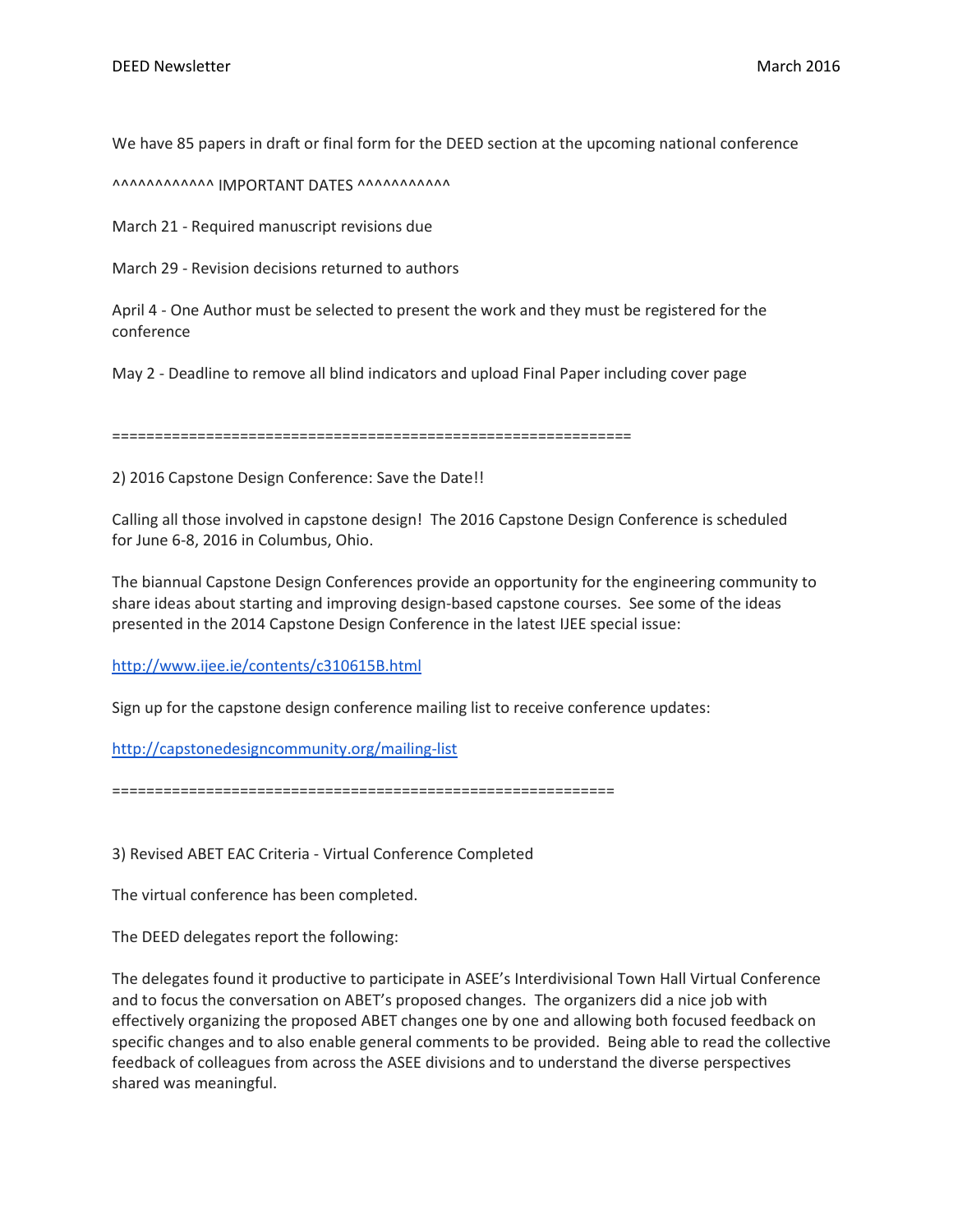#### Specific observations:

(1) Unclear Purpose and Motivation - Across the ASEE community, there continues to be confusion about ABET's purpose and motivation for the proposed changes. To many members of the ASEE community, it is not clear how the proposed changes will meaningfully "move the needle" in the right direction of educating the next generation of engineers. Many believed that the proposed changes simply do not reflect the numerous national calls of action and calls for change in engineering education.

(2) Productive Suggestions by ASEE Division Delegates and Members -ASEE division delegates and other ASEE members offered productive suggestions for improving ABET's proposed changes. There was a push for clearer language and improved definitions, and even a push for broader definitions in some cases. Engineering education has evolved over the past decade and we have learned much about what skills and competencies are important for our students, as well as how to measure such competencies better. Is there room for improvement? Absolutely. There is always room to continuously grow and innovate.

(3) An Opportunity Nonetheless -Although it was not clear that ABET considered all that we have learned as an engineering education community, what a great opportunity that we are having these conversations now and challenging ABET and our own community to rethink how we prepare the next generation and how we might know we are getting there. Maybe, this was ABET's intent after all, to spark conversation. Whether or not this was planned or an afterthought, it is a tremendous opportunity that we are conversing. My personal hope is that through this period of reflection, we help each other and help ABET and all other stakeholders to push the boundaries of engineering education. Maybe the time is ripe for us to take a big step (not just incremental ones) to meet that national calls of actions for improving engineering education (in content, curriculum, diversity, inclusion, access, pedagogy, assessment, etc.).

(4) Need for Contributions from ASEE DEED Community -For the ASEE DEED community, there are numerous proposed changes that impact us. With the expertise in engineering design education that lies within this division, I would encourage all DEED members to view the comments and contribute to the conversation and even provide feedback directly to ABET. In particular, I think the DEED community can help ABET with better definitions of engineering design, capstone design, sustainability, innovation, requirements and constraints, engineering judgment, engineering analysis in the context of design problems, ethical reasoning, etc. My hope is that DEED could come together to offer clarity and share exemplars of successful design experiences, assessment methods, and approaches to help ABET.

^^^^^^^^^^^^^^^^^^^^^^^^^^^^^^^^^^^^^^^^^^^^^^^^^^^^^^^^^^^^^^^^^^^^^^^^^^^^^^^^^^^^^ ^^^^^^^^^^^^^^^^^^^^^^^^^^^^^^^^^^^^^^^^^^^^^^^^^^^^^^^^^^^^^^^^^^^^^^^^^^^^^^^

The virtual conference has been archived for further reference. The Chair of the ad hoc committee responsible for organizing this virtual conference forwarded this:

We just concluded the Virtual Conference on the proposed changes to ABET's Criterion 3 & 5, held in preparation for the 2016 Interdivisional Town Hall Meeting on this topic. A total of 47 delegates representing 21 ASEE divisions participated in the event.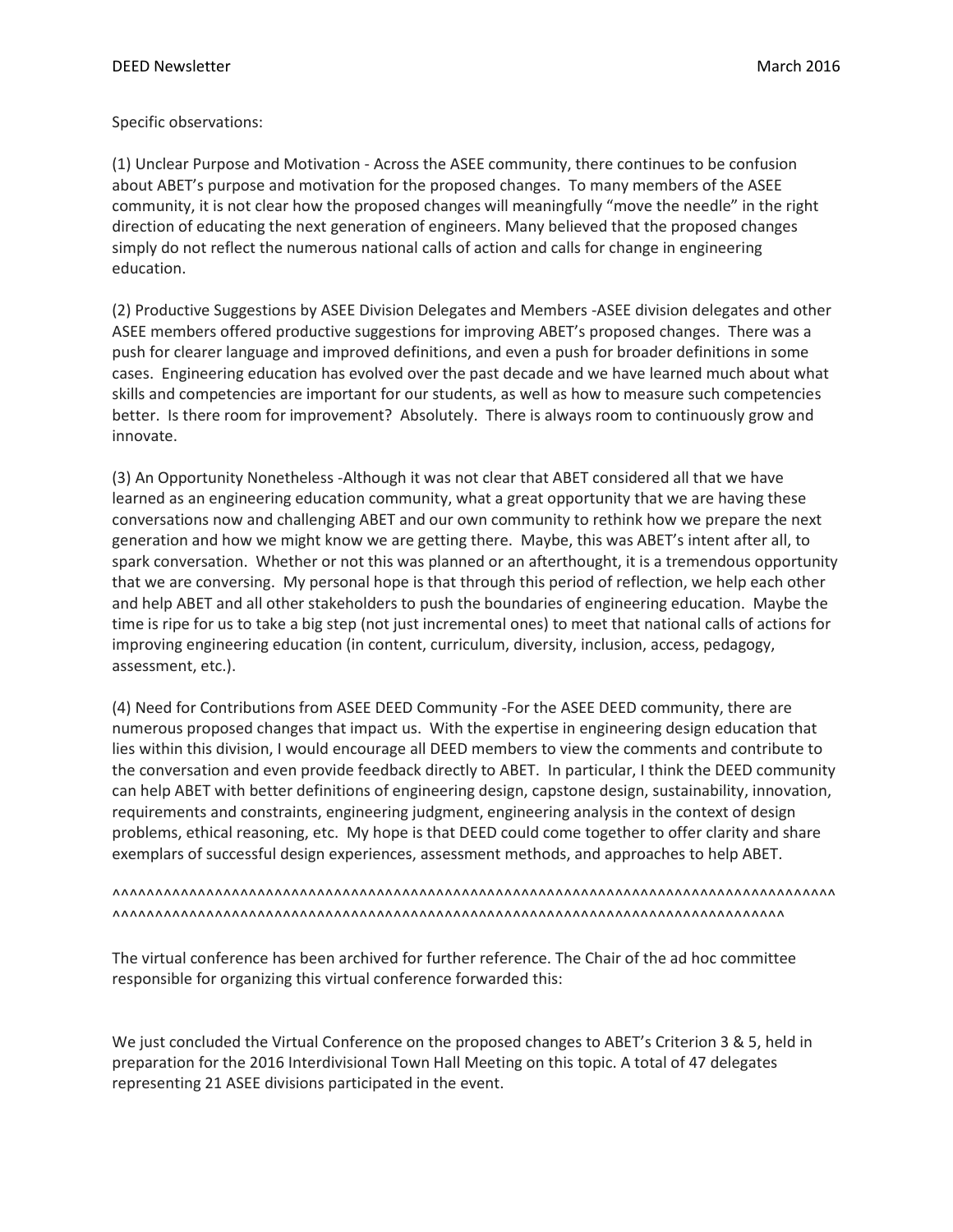The virtual conference site will remain up as a permanent archive of the conversation. Feel free to encourage the members of your division to review the conversation that took place.

<https://aseetownhall.wordpress.com/virtual-conference/>

They may also add to the conversation if they wish; while the "feedback committee" that will be compiling a summary of this conversation will begin its work, the site will remain open for comments until 16 March 2016, and the site will be reviewed prior to a final draft of the summary.

If your division has not yet appointed a delegate, and would like to do so for the ASEE Interdivisional Town Hall Meeting on June 27 @3pm (Session M534B), please let us know. The conversation will continue there, as the final input from our general membership prior to ABET's June 30 comment deadline.

Best wishes,

Event Organizers Atsushi Akera (LEES) Catherine Didion (Formerly with National Academy of Engineering)

Any DEED members wishing to represent the division at the town hall on 27 June should contact Susannah Howe [\(showe@smith.edu\)](mailto:showe@smith.edu), DEED past chair.

================================================================================

4) Purdue University, College of Engineering, EPICS Continuing Lecturer Position

[http://www.purdue.edu/ethics/Search\\_Screen/Faculty\\_Openings/Engineering/3466-2016.html](http://www.purdue.edu/ethics/Search_Screen/Faculty_Openings/Engineering/3466-2016.html)

The purpose of the position is to provide significant instructional support for the EPICS program by directly teaching and mentoring several multi-disciplinary student design teams. In addition, this position will provide disciplinary oversight of senior design students by mentoring students and collection of assessment data. The person will also be a part of the instructional leadership team, and contribute to the development and delivery of curricular materials to support the community-driven design work.

Rank: Continuing Lecturer Funding: Recurring Desired Start Date: July 1, 2016

Essential Qualifications: Applicants must have a B.S. and M.S. in Engineering, Computer Science or related field. Background in Electrical and/or Computer Engineering and Ph.D. preferred. Applicants should have experience in the practice or teaching of engineering, computing or technology. Experience mentoring project-based courses, especially those which satisfy capstone requirements, also preferred. Equivalent experience will be considered. Applicants must have the ability to take the initiative to solve problems, assume responsibility, and establish and maintain quality standards. In addition, applicants should have excellent interpersonal and communication (verbal and written) skills, the ability to work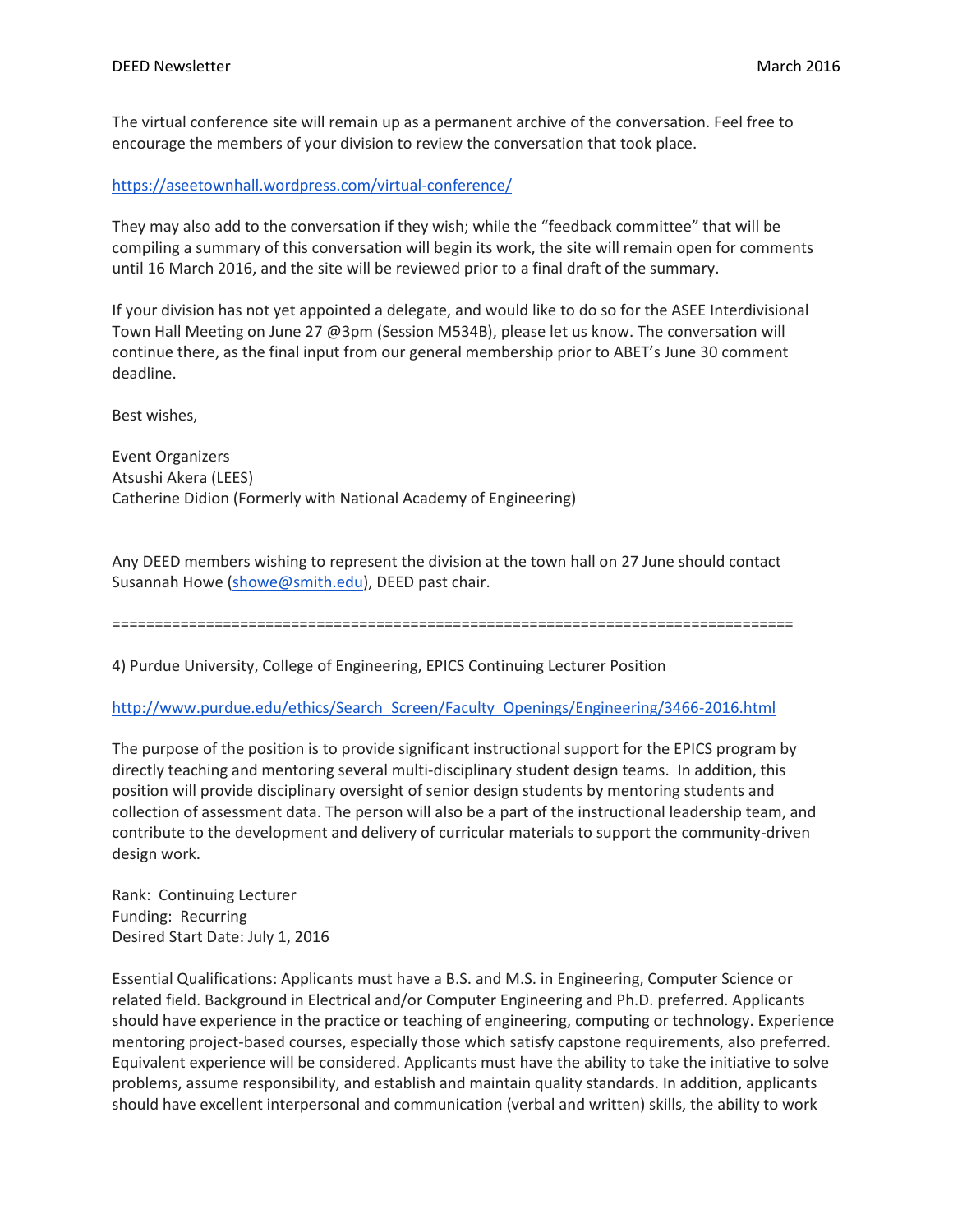with people of various backgrounds, good time management and organizational skills, the ability to learn and adapt to changing learning environments, and the ability to work with students, undergraduate and graduate, and faculty in mentoring students teams through their design projects.

Applications: Interested applicants should forward their resume and contact information for three references to Dr. Carla Zoltowski: [cbz@purdue.edu](mailto:cbz@purdue.edu)

Review of applications will begin March 7, 2016 and will continue until filled. A background check will be required for employment in this position. Purdue University is an EOE/AA employer. Purdue University is committed to maintaining a community which recognizes and values the inherent worth and dignity of every person. In pursuit of its goal of academic excellence, the University seeks to develop and nurture diversity. All qualified applicants for employment will receive consideration without regard to race, religion, color, sex, national origin or ancestry, genetic information, marital status, parental status, sexual orientation, gender identity and expression, disability or status as a veteran.

======================================================

## 5) Open Faculty Positions at Arizona State University

The Ira A. Fulton Schools of Engineering at Arizona State University has openings for tenure/tenure track faculty positions to support a broad initiative in advanced manufacturing. Appointments will be at the assistant, associate or full professor rank commensurate with the candidate's experience and accomplishments, beginning August 2016. Areas of interest include, but are not limited to; product design strategies for additive manufacturing systems, modeling of advanced manufacturing systems and processes, non-destructive testing-manufacturing integration, hybrid additive-subtractive manufacturing process integration, automation strategies and technologies for hybrid manufacturing, and scalable manufacturing at the limits of size, temperatures, and material properties. While the faculty appointment may be in any of the six Fulton Schools of Engineering, The Polytechnic School, located at ASU's Polytechnic campus in Mesa, Arizona, is currently the most involved in the search. The Polytechnic School houses the premier additive manufacturing and research center in the Southwest, providing strong support for the advancing ASU's research and development in Advanced Manufacturing. The facility features over \$2M in state-of-the-art polymer, metal, and composite materials 3D printing equipment as well as advanced materials processing and analysis capabilities.

For more information or questions about the positions, please contact the search committee chair, Jennifer Bekki [\(jennifer.bekki@asu.edu\)](mailto:jennifer.bekki@asu.edu). Review of applications will begin on November 26, 2015.

For more information, see the complete posting online at: [http://engineering.asu.edu/hiring/advanced](http://engineering.asu.edu/hiring/advanced-manufacturing-systems-11362/)[manufacturing-systems-11362/](http://engineering.asu.edu/hiring/advanced-manufacturing-systems-11362/)

==============================================

6) Purdue Research on Engineering Career Paths

We are working to develop preparatory materials that help engineering undergraduate students learn to write effective resumes and pursue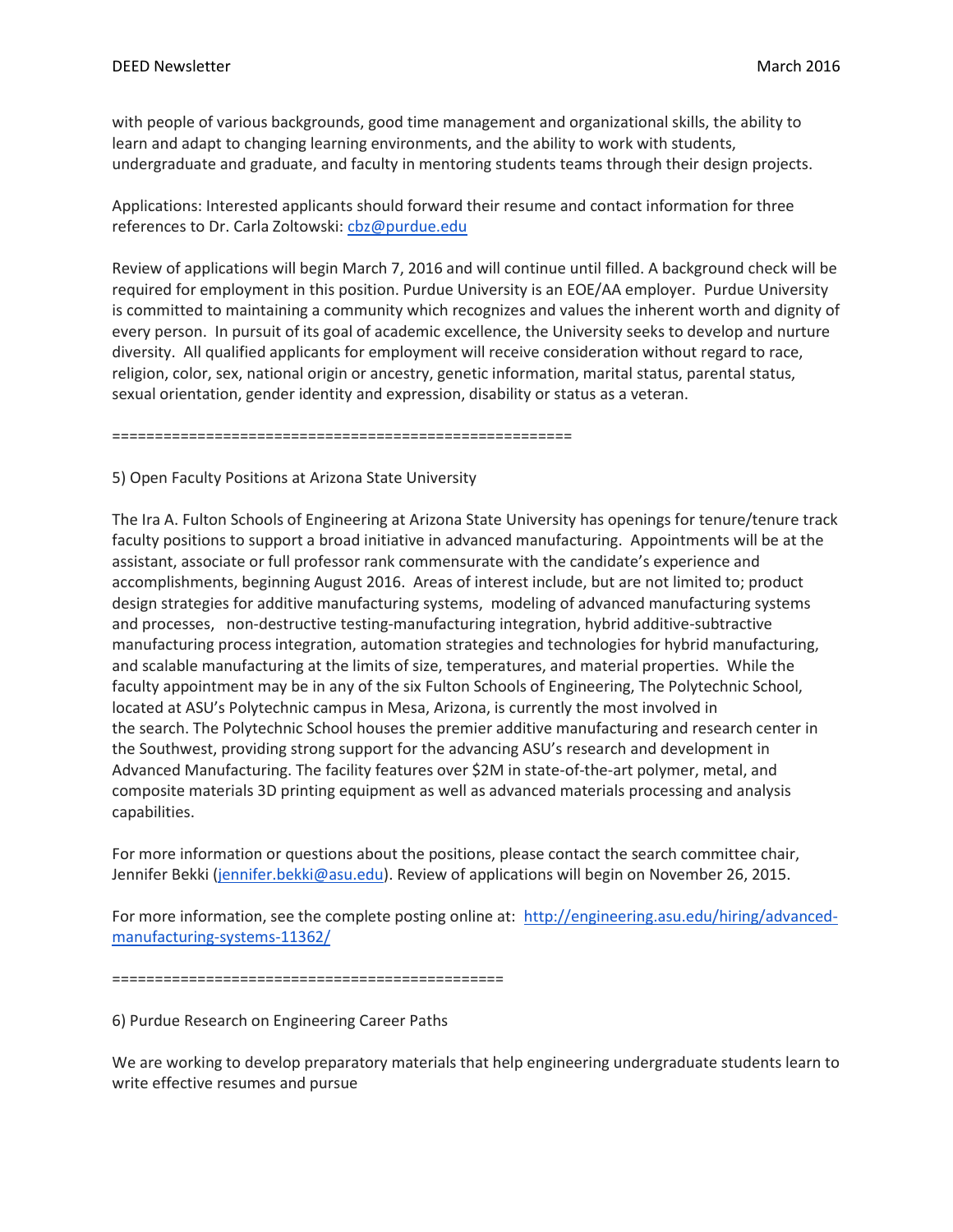professional engineering opportunities. The first phase of this research is to collect resumes from undergraduate students, young professionals, and mid/late-career professionals in engineering careers. We would appreciate your input as an engineer by completing a very short survey for us, as well as uploading a copy of your professional engineering resume. All of this is done through online survey software.

Purpose of Research: The purpose of this research is to study engineering career paths and resume writing from successful engineers at a variety of career levels (from university student into professional engineering roles).

Specific Procedures to be Used: This research is conducted via an online survey, which is comprised of demographic information and a space for you to upload your current resume into the system.

Confidentiality: The project's research records may be reviewed by departments at Purdue University responsible for regulatory and research oversight. Steps will be taken to insure the confidentiality of all materials. All survey responses will be confidential. If your resume includes your name in the document or filename, these elements will be blinded before data analysis, in order to best protect your identity. All data provided to researchers will be stored in a secure (password protected) database that only the principal and co-investigators on this project will be able to access. Any printed data will be stored in a locked cabinet.

If you are willing to participate in our research, please follow the survey link below to participate. It is estimated that this will take no more than 5 minutes of your time.

## [https://purdue.qualtrics.com/SE/?SID=SV\\_cXYlxlwZysGSf2J](https://purdue.qualtrics.com/SE/?SID=SV_cXYlxlwZysGSf2J)

In addition, if you would be willing to pass this on to your engineering friends and colleagues, we would be grateful for more participants.

Thanks in advance, as we work to better educate and prepare future generations of engineering students.

Contact Information: If you have concerns, you may contact:

Catherine Berdanier [\(cberdanier@purdue.edu\)](mailto:cberdanier@purdue.edu) Gracemarie Mike [\(gmike@purdue.edu\)](mailto:gmike@purdue.edu) Mary McCall [\(mccall0@purdue.edu\)](mailto:mccall0@purdue.edu) Dr. Monica Cox [\(mfc@purdue.edu\)](mailto:mfc@purdue.edu)

================================================================================

7) University of Toronto First Year Engineering Teaching Stream Position Posting

The Faculty of Applied Science and Engineering at the University of Toronto invites applications for an Assistant Professor, Teaching Stream appointment in the First Year Engineering Program. The incumbent will be appointed in a relevant department depending on his/her area of expertise. The preferred start date for the appointment is July 1, 2016.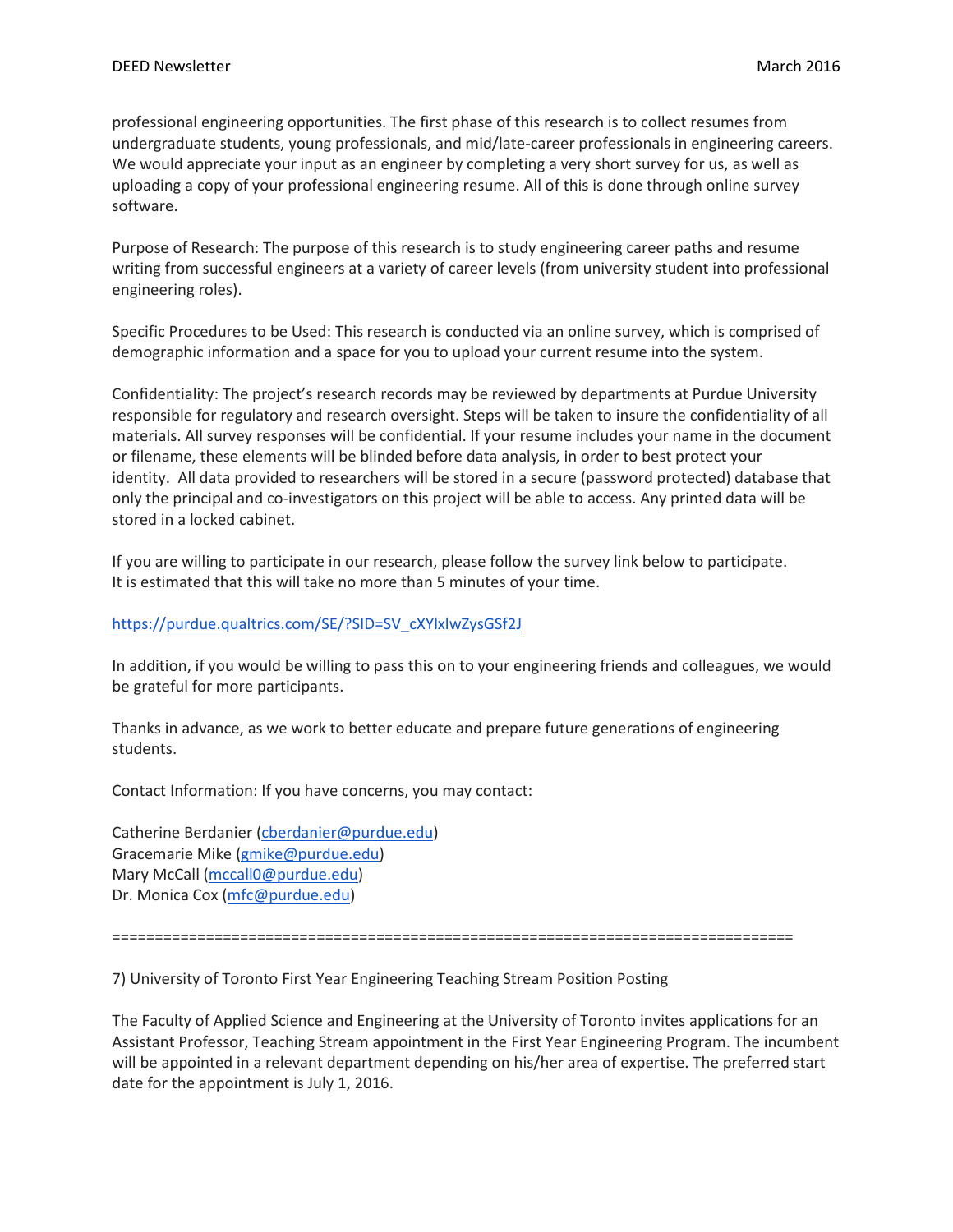The Faculty welcomes applications from individuals with demonstrated excellence in engineering pedagogy, curriculum development and engineering design. Applicants must have experience teaching within a first-year engineering program and will have a PhD in Engineering Education, or a related field, by the time of appointment or shortly thereafter. The successful candidate will be expected to teach in the first year engineering design courses, as well as in other first year fundamental courses, such as Mathematics, Physics, and/or Chemistry. In addition, this position will work closely with the Chair First Year and the senior academic leadership on the implementation of key recommendations from the recent Core Curriculum Review Task Force. This will include leading an integrative approach to curriculum development across our first year programs and the ongoing coordination of the complete first year curriculum.

The detailed posting can be found at:

<https://utoronto.taleo.net/careersection/10050/jobdetail.ftl?job=1600140>

The closing date for applications is: March 28, 2016

Contact Micah Stickel with questions at:

[cfy@ecf.utoronto.ca](mailto:cfy@ecf.utoronto.ca) [m.stickel@utoronto.ca](mailto:m.stickel@utoronto.ca) [416.978.7805](tel:416.978.7805)

====================================

8) New program in Sustainable Design Engineering at The University of Prince Edward Island - Faculty Positions Available!

=====================================================================================

The School of Sustainable Design Engineering at the University of Prince Edward Island is seeking applicants for up to ten tenure-track faculty positions encompassing all academic ranks. UPEI's new four year degree program in Sustainable Design Engineering provides students with an unprecedented opportunity to gain their Bachelor of Science via a client-focused, project-based model.

Design projects, which are integrated into every academic semester of the program, are based on realworld problems and external clients. Through these design courses, students are immersed in a realistic engineering environment where they are expected to interact with clients, develop design solutions, and conform to the best practices of the profession.

# <http://www.upei.ca/hr/competition/36a15>

If you have any questions, or would like more detailed information, please contact:

Elizabeth Osgood, P. Eng. Assistant Professor School of Sustainable Design Engineering University of Prince Edward Island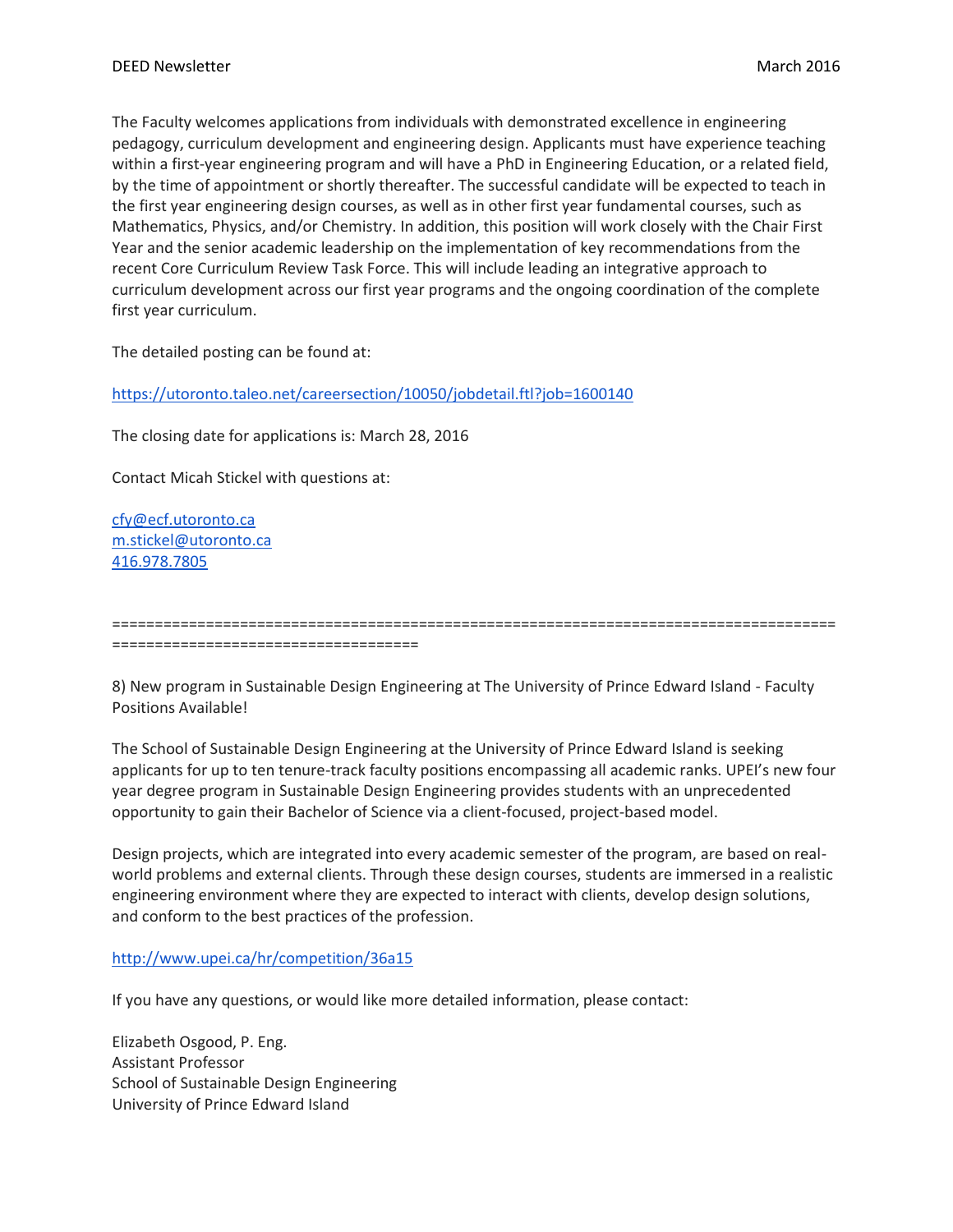[\(902\) 620-5175](tel:%28902%29%20620-5175) [eosgood@upei.ca](mailto:eosgood@upei.ca)

============================================================================

9) Faculty Position: IPPD Program Assistant Director - University of Florida

The University of Florida Herbert Wertheim College of Engineering seeks candidates for a 12-month, non-tenure-track assistant engineer faculty position to serve as the assistant director of the Integrated Product and Process Design (IPPD) Program. The IPPD program is an institutionalized, industrially sponsored multidisciplinary capstone design course sequence. Over 2900 seniors in various engineering and business disciplines have participated in nearly 500 projects since program founding in 1995. IPPD prepares students for professional practice by engaging them in real-world design, build and test projects provided by sponsoring industrial clients and supported by company liaison engineers and UF faculty mentor/coaches. The assistant director will be responsible for managing the design, planning, and delivery of leading edge product and process design curriculum, mentoring project teams, assisting with sponsor company interactions, project acquisition, student recruiting, publication of scholarly work related to capstone design education in engineering education journals and conference proceedings, leading and participating in grant-writing activities, and teaching courses in the Herbert Wertheim College of Engineering.

For more information and instructions on how to apply, visit:

## <http://explore.jobs.ufl.edu/cw/en-us/job/496391/assistant-engineer>

Please direct questions to the search committee chair:

William R. Eisenstadt, Professor Dept. of Electrical and Comp. Engr. University of Florida 1064 Center Drive Room 529 NEB Gainesville, FL 32611-6130 [352-392-4946](tel:352-392-4946) [wre@tec.ufl.edu](mailto:wre@tec.ufl.edu)

=============================================================

10) 4th INTERNATIONAL CONFERENCE ON DESIGN CREATIVITY to be held 2nd to 4th of November, 2016 in Atlanta, Georgia, USA

Design creativity is an important and interesting topic of study in design. Since it involves the profound and essential nature of design, design creativity is expected to be a key in not only addressing the social problems that we are facing, but also producing an innate appreciation for beauty and happiness in our minds. In order to elucidate the nature of design creativity, the following issues are being studied: cognitive processes underlying design creativity, computational models of design creativity, and practical processes to incorporate the human and social dimensions.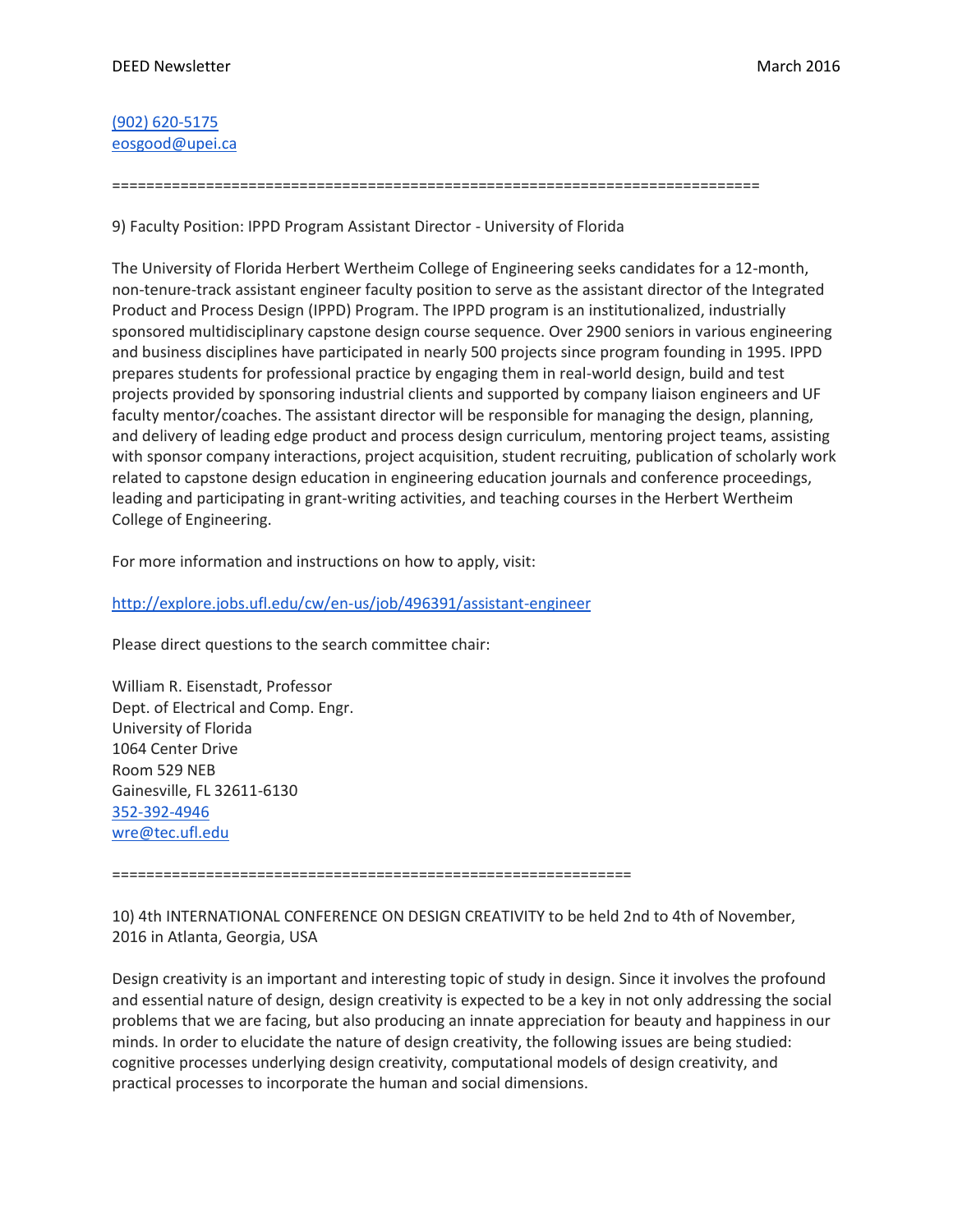Conference website:

[www.me.gatech.edu/2016\\_icdc](http://www.me.gatech.edu/2016_icdc)

Email:

[ICDC2016@me.gatech.edu](mailto:ICDC2016@me.gatech.edu)

We invite high-quality submission for ICDC including, but are not limited to the following: Collaborative creative design, Cognition in creative design, Creative design processes and methods, Creative design styles and cultures, Design creativity support tools, Cultural aspects of creativity and innovation, Measuring creativity and its impact, Social dimensions of creative design, Teaching creativity and innovation, Bioinspired design, Creative processes in design.

Full paper submission: 15th April, 2016

Conference Chair: Julie Linsey, USA Vice Chair: Yukari Nagai, Japan Program Chair: Maria Yang, USA

=============================================================

ICDC 2016 will be co-located with the 24th International Conference on Case-Based Reasoning (ICCBR 2016).

ICCBR 2016 will be held at Georgia Tech from Oct. 31 to Nov. 2 with Creativity as the conference theme. Details to follow soon. Contact Dr. Ashok Goel for more details on ICCBR 2016 [ashok.goel@cc.gatech.edu](mailto:ashok.goel@cc.gatech.edu)

=============================================================

11) 2nd Annual Mid Years Engineering Experience Conference (MYEE)

Call for proposals (presentations and workshops) [http://myeec.org](http://myeec.org/)

March 30 – April 1, 2016 College Station, TX

Hosted by: The Dwight Look College of Engineering at Texas A&M University The Texas A&M Engineering Experiment Station The Institute for Engineering Education and Innovation

The second annual Mid Years Engineering Experience (MYEE) Conference is dedicated solely to addressing the middle years in the engineering curriculum, i.e., the sophomore and junior years. These two years are typically referred to as the Sophomore Slump and Junior Jump. To ensure a quality conference MYEE seeks presentations, workshops, and/or special sessions related to the primary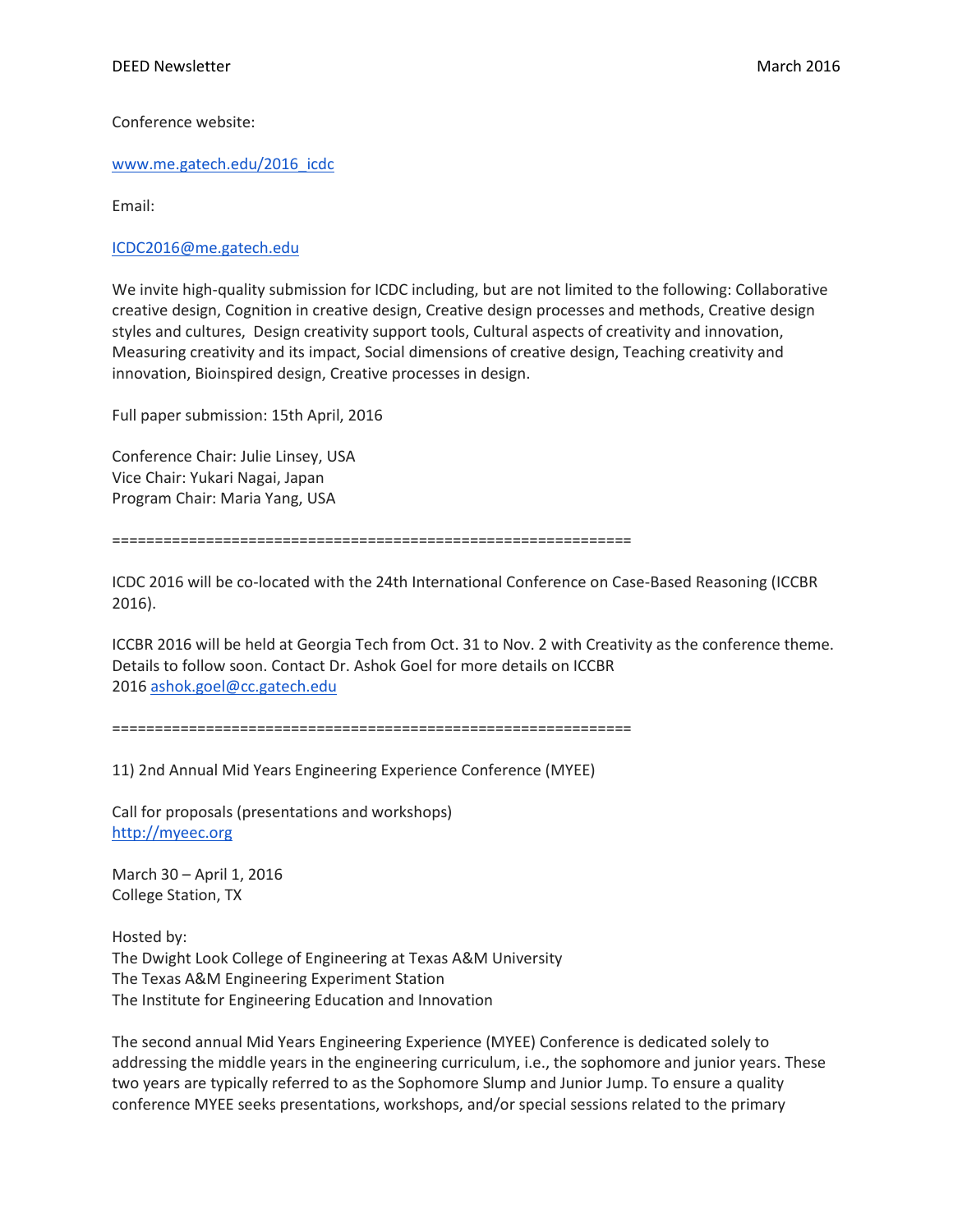objective of promoting scholarly research on topics focusing on these two years. Both 2-year and 4-year institutions are encouraged to submit. Suggested topics include, but are not limited to: innovative pedagogies for teaching engineering science courses; proven techniques of using instructional technology to enhance student learning and/or critical thinking skills; successful models for engaging professional practitioners, such as in-classroom, field trips, and internships; design across the curriculum; novel assessment/research methods for student learning and program evaluation/improvement; retention; issues related to nontraditional student populations; diversityaware classroom techniques; and advising. The intent is to offer a collaborative exchange of ideas that have worked for second and third year engineering students, while providing networking opportunities for engineering educators who focus on these areas.

The conference organizers are pleased to announce the international journal, "Engineering Education Letters," has agreed to partner with this conference to publish a Special Issue. Based on the conference review of the extended abstracts, selected authors will be invited to write a full paper for a Special Issue of "Engineering Education Letters" focused on these mid years, which will then go through the standard, peer review process.

- 1. Presentation, workshop, or special session proposals submission (300 500 word summary): February 8, 2016
- 2. Proposals reviewed and authors notified: February 12, 2016
- 3. Early Registration Deadline: February 15, 2016
- 4. Final proceedings version of Extended Abstracts (1500-3000 words): March 1, 2016
- 5. Conference: March 30 April 1, 2016

Proposals for participation in the 2016 Conference can be submitted in the following two venues:

- 1. Workshops: Longer period of time for a focused topic or exchange.
- 2. Presentations: For projects either well defined or projects that are planned to begin soon.
- 3. Special Sessions: Panels, round tables, discussions, vendor showcases, etc.

## Topics of Interest

You can either select an area of Engineering Education, Engineering Technology Education, Computer Science Education or other related area. The topic areas are to allow attendees to develop a network of people with common interests,

- Advances in engineering education research as it applies to the sophomore and junior year experience
- Innovative pedagogies for teaching technical content
- Laboratory development and innovation
- Experiential learning and immersive experiences
- Design education
- Undergraduate research and integration of research and education
- Blended, inverted/flipped, and online learning in the sophomore and junior years
- Design across the curriculum involving the sophomore and junior years
- Current technologies and their impact on the sophomore gateway courses and junior courses
- Novel assessment/research methods for student learning and program
- evaluation/improvement
- Innovative and proven methods for assessing effective teaching using instruments outside of and/or in addition to the traditional student rating
- Novel approaches and methods for addressing ABET engineering criteria
- Learning outcomes, assessment, and accreditation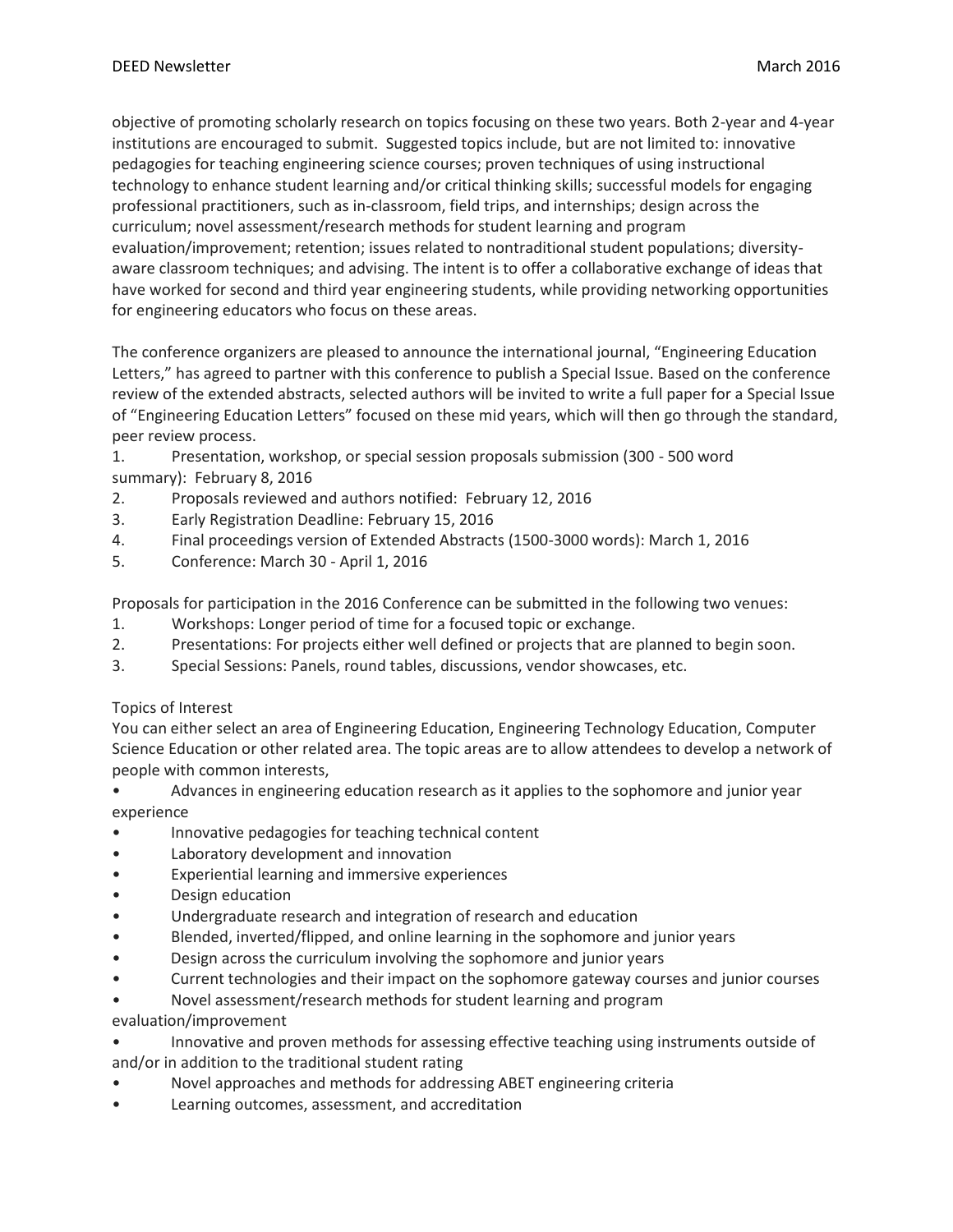- Demonstrated success in integrating sustainability concepts within classes, curricula, and cocurricular activities
- Retention and learner support strategies for the sophomore and junior years
- Transition strategies from the freshman year to the sophomore year to improve sophomore slump
- Integration of transfer students to the mid years
- Approaches to address the time "between the bookends" of the freshmen year and the senior year
- Measures and promotion of academic maturity in the mid years
- Role of advising and its impact on the mid years
- Effective uses of peer mentoring and/or student organizations in the mid years
- Formation and development of engineering identity in the sophomore and junior years
- Student development models and best practices to promote the professional development of preparing students for internships and graduation
- Strategies to improve sophomore and junior year success for diverse students
- Use of learning analytics to improve success and retention for mid years
- Living and learning communities in the mid years
- Service learning in the mid years
- Preparing students for the jump or transition to the professional environment
- Other topics that address issues in engineering education in the sophomore and junior years

If you have any questions, please contact the conference organizers at [myeec@tamu.edu](mailto:myeec@tamu.edu)

=============================================================

12) ASEE Strategic Doing and Engineering Education Transformation Network Announcements !

Seeking Volunteers: ASEE Strategic Doing Team

We are seeking volunteers to engage in ASEE's Strategic Doing efforts through the Transformation Team. The purpose of this team is to help ASEE transform how it supports teams of faculty, administration, and students as they transform engineering education at their institutions. This is a great opportunity to engage with and serve ASEE and its members while building a network of colleagues interested in transformation of engineering education. Expected monthly time-commitment: 2-3 hours. To join or for more information, please contact the team lead: Gurlovleen Rathore [\(Gurlovleen.rathore@gmail.com\)](mailto:Gurlovleen.rathore@gmail.com)

(Five-minute) Survey: Engineering Education Transformation Network

- Are you working to transform engineering education?
- Do you want to connect with like-minded colleagues to expand your efforts, leverage best practices and/or resolve challenges you have encountered?

Complete a brief survey to help ASEE's Transformation Team develop a network to support your ongoing efforts to transform engineering education.

Questions? Contact ASEE's Strategic Doing Transformation Team lead: Gurlovleen Rathore [\(Gurlovleen.rathore@gmail.com\)](mailto:Gurlovleen.rathore@gmail.com)

=============================================================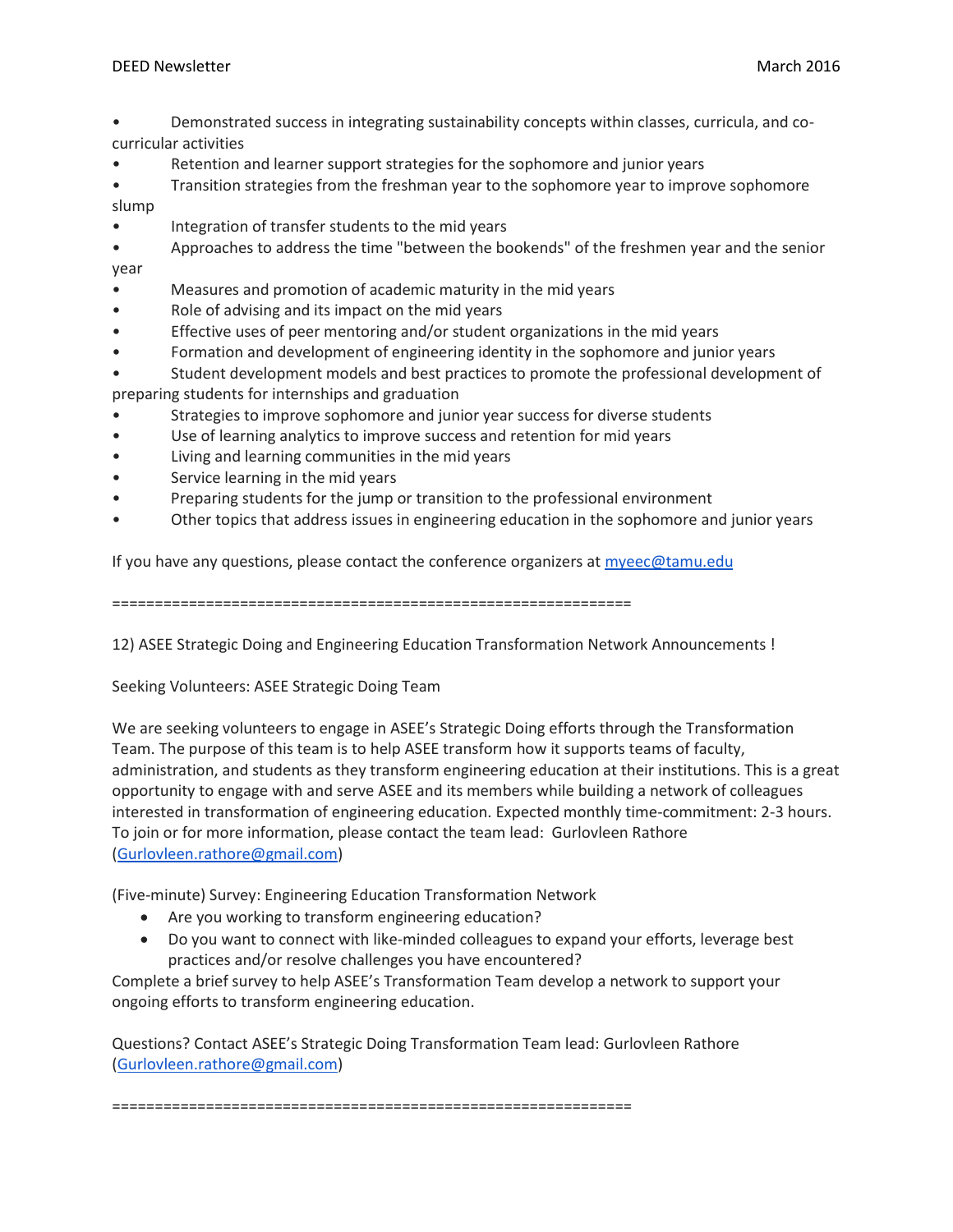13) Academic Forum on Systems Engineering Knowledge in the Education of All Engineers

The International Council on Systems Engineering (INCOSE), the Systems Engineering Research Center (SERC), the American Society of Engineering Education (ASEE) and a number of universities are working together to increase the use of Systems Engineering (SE) Knowledge in the Education of All Engineers.

As part of this work we will hold a free Academic Forum meeting at George Mason University (GMU) on 2-3 May 2016 at the GMU Arlington Campus.

## [http://arlington.gmu.edu](http://arlington.gmu.edu/)

Please put these dates in your calendar if you would like to attend and register your interest by sending your name and affiliation to Mr. Angel Manzo at:

#### [seor@gmu.edu](mailto:seor@gmu.edu)

The event will be free to attend but places will be limited and attendees must register. Details on how to register for a place, local hotels, etc. are available at the forum website.

A brief discussion of the forum theme and aims is given below. Three specific themes have emerged from previous academic forum:

1. Why is SE knowledge of value to the education of all engineers?

- 2. What SE knowledge is important to achieve this value?
- 3. How do we facilitate the integration of this knowledge into engineering education?

You can find a discussion of these themes, the background and motivation for our joint activities, and a description of recent forum activities at

[http://www.wpi.edu/research/seli/incose61.html.](http://www.wpi.edu/research/seli/incose61.html)

If you have specific ideas or information to add to this work and would like to be more directly involved, please contact Rick Adcock.

Rick Adcock INCOSE Associate Director for Education [R.D.Adcock@Cranfield.ac.uk](mailto:R.D.Adcock@Cranfield.ac.uk)

=============================================================

14) Put the Design in DEED!

"The scientist merely explores that which exists, while the engineer creates what has never existed before."